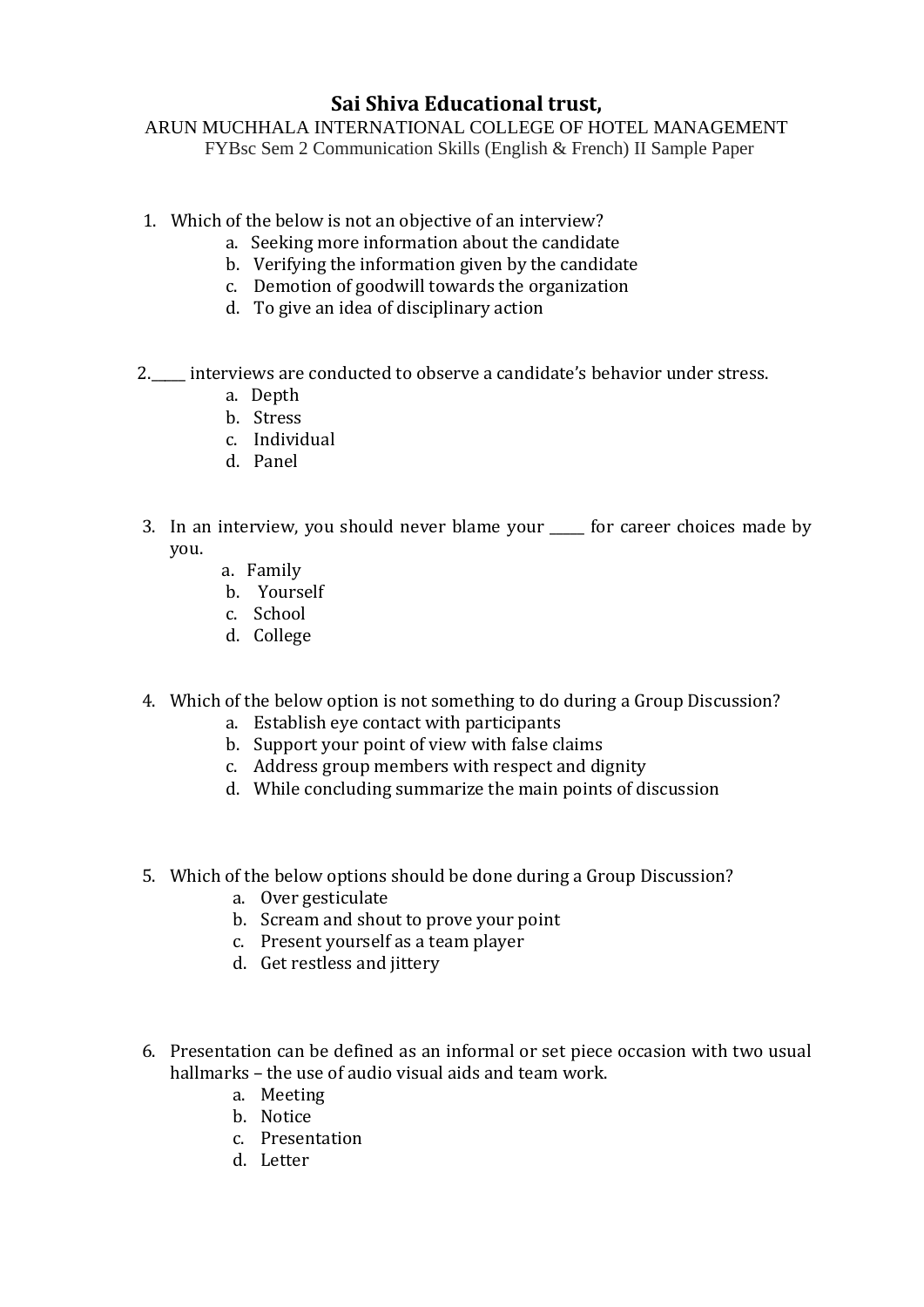- 7. Which of the below options is not a visual aide?
	- a. Flip charts
	- b. OHP
	- c. Power point
	- d. Audio recording
- 8. Speaking skills consist of  $\qquad \qquad$  and  $\qquad \qquad$ .
	- a. Verbal, vocal, visual
	- b. Paralanguage, language and vocal
	- c. Verbal, paralanguage, visual
	- d. Language, vocal, visual
- 9. Which of the below is not a quality of good speech?
	- a. Dynamic
	- b. Full of error
	- c. Brevity
	- d. Authentic
- 10. A good \_\_\_\_\_\_ should continue speaking while the audience is still eager to hear more.
	- a. Interviewer
	- b. Interviewee
	- c. Speaker
	- d. Candidate
- 11. \_\_\_\_\_\_\_ is a coming together of several people at a certain time and place for discussion.
	- a. Meeting
	- b. Agenda
	- c. Group Communication
	- d. Office Communication

#### 12. Which of the below is not an advantage of Meetings?

- a. Encourages dictatorship
- b. Encourages horizontal communication
- c. Encourages inter-departmental co-ordination
- d. Improves talent

#### 13. In a meeting you should \_\_\_\_\_ interrupt others.

- a. Constantly
- b. Never
- c. Always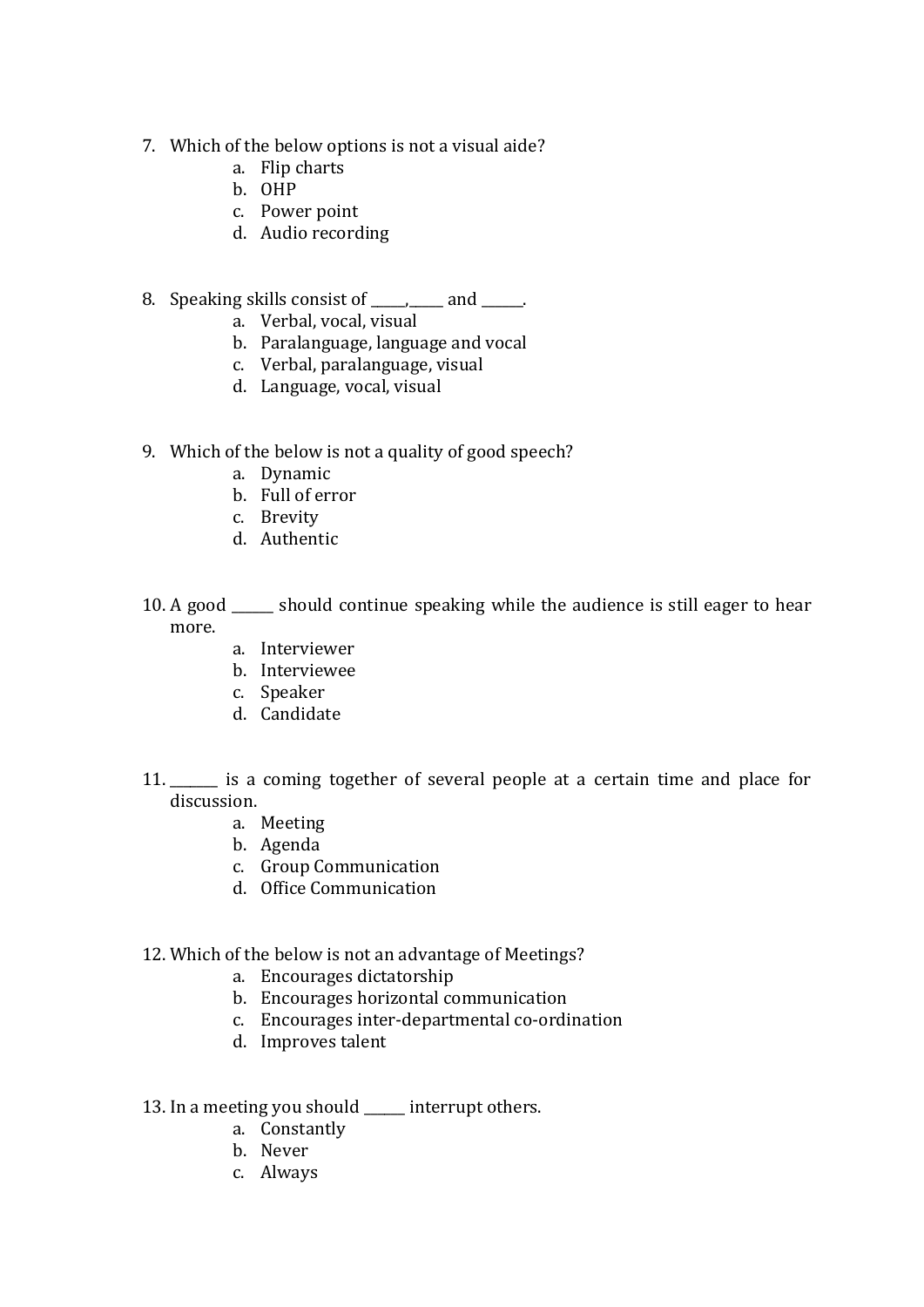d. Regularly

14. Serving is essential for holding meeting.

- a. Memo
- b. Notice
- c. Agenda
- d. Minutes

#### 15. A report studies \_\_\_\_\_\_\_ problem in details.

- a. Several
- b. Numerous
- c. Single
- d. Multiple
- 16. An effective report calls for professionalism, profound knowledge of the subject and outstanding proficiency.
	- a. Writing
	- b. Vocal
	- c. Physical
	- d. Spoken
- 17. A report meant for the should be different from one meant for the technical people.
	- a. professional
	- b. proficient
	- c. Layman
	- d. Qualified

## 18. Reports reveal \_\_\_\_\_ in thinking.

- a. Gap
- b. Agreement
- c. Harmony
- d. Accord

19. Official letters are also referred to as \_\_\_\_\_\_.

- a. Informal
- b. Formal
- c. Personal
- d. Impersonal

# 20. There are 3 styles of letter writing \_\_\_\_\_, \_\_\_\_ and \_\_\_\_\_.

- a. Block, Semi-Block, Auto Block
- b. Block, Semi-Block, Modified Block
- c. Block, Semi-Block, Full Block
- d. Block, Semi- Block, Adapted Block
- 21. From the below options, which option is true about applications?
	- a. You mention the subject.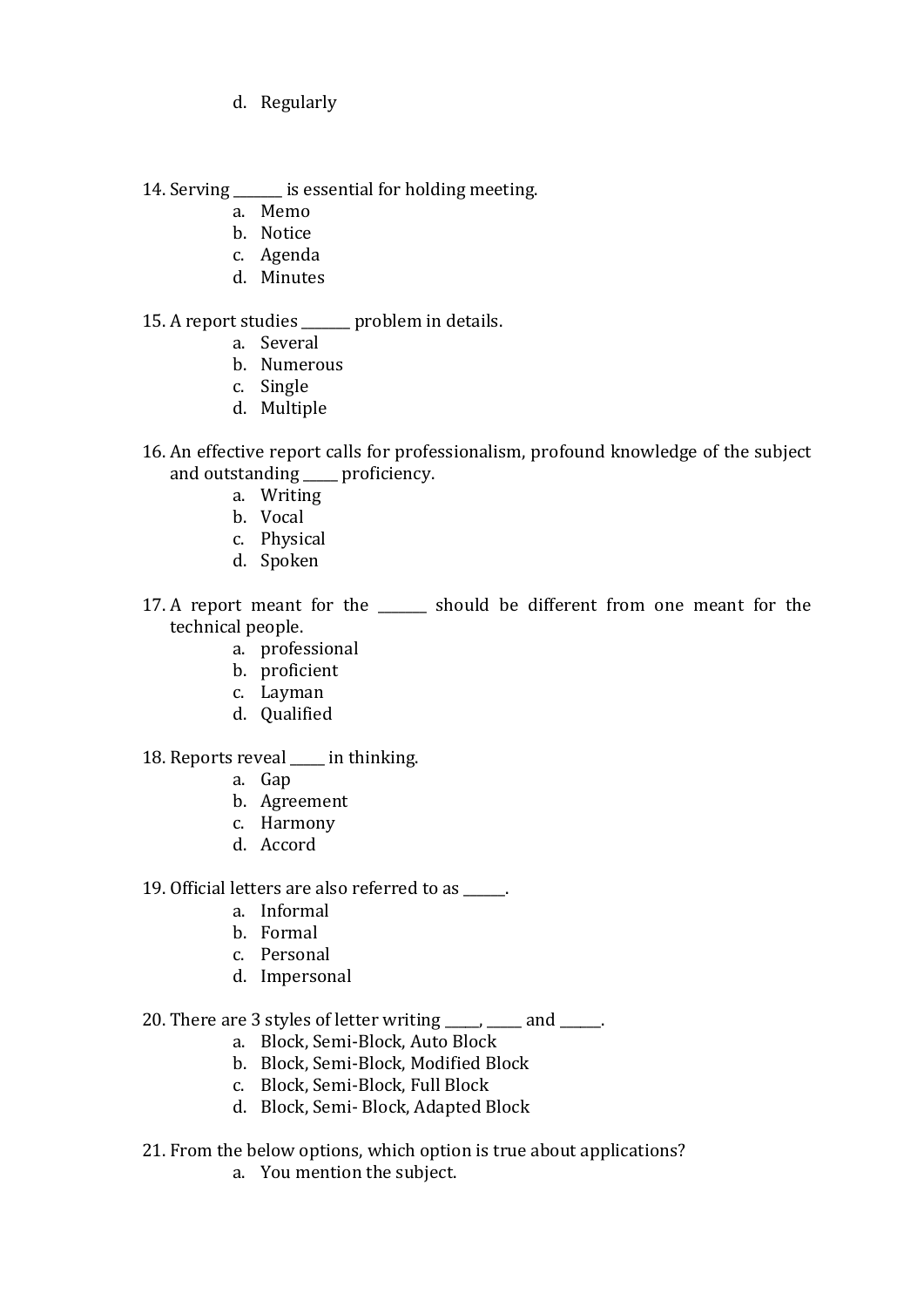- b. You elaborately explain your purpose while writing it.
- c. You have long communication with someone
- d. You summarize the purpose while writing it.
- 22. Which of the below is not a use of Memo?
	- a. To give information to someone
	- b. To request for help
	- c. To take feedback
	- d. To issue an instruction
- 23. \_\_\_\_\_\_ communication is suited for organisations where the line of authority runs downwards.
	- a. Upward
	- b. Downward
	- c. Horizontal
	- d. Grapevine
- 24. Distortion of message is a disadvantage of\_\_\_\_\_.
	- a. Grapevine
	- b. Upward
	- c. Downward
	- d. Lateral
- 25. Most \_\_\_\_\_ are pinned up or pasted on boards for the purpose of announcement only.
	- a. Memos
	- b. Letters
	- c. Notices
	- d. Agendas
- 26.  $\quad$  is the exchange of facts, ideas, opinions or emotions by two or more people.
	- a. Communication
	- b. Interview
	- c. Presentation
	- d. Meeting
- 27. The person to whom a message is directed to is called the receiver or  $\blacksquare$ .
	- a. Communicator
	- b. Interpreter
	- c. Officiator
	- d. Sender
- 28. \_\_\_\_\_\_ Communication brings quick feedbacks.
	- a. Written
	- b. Oral
	- c. Non-verbal
	- d. Visual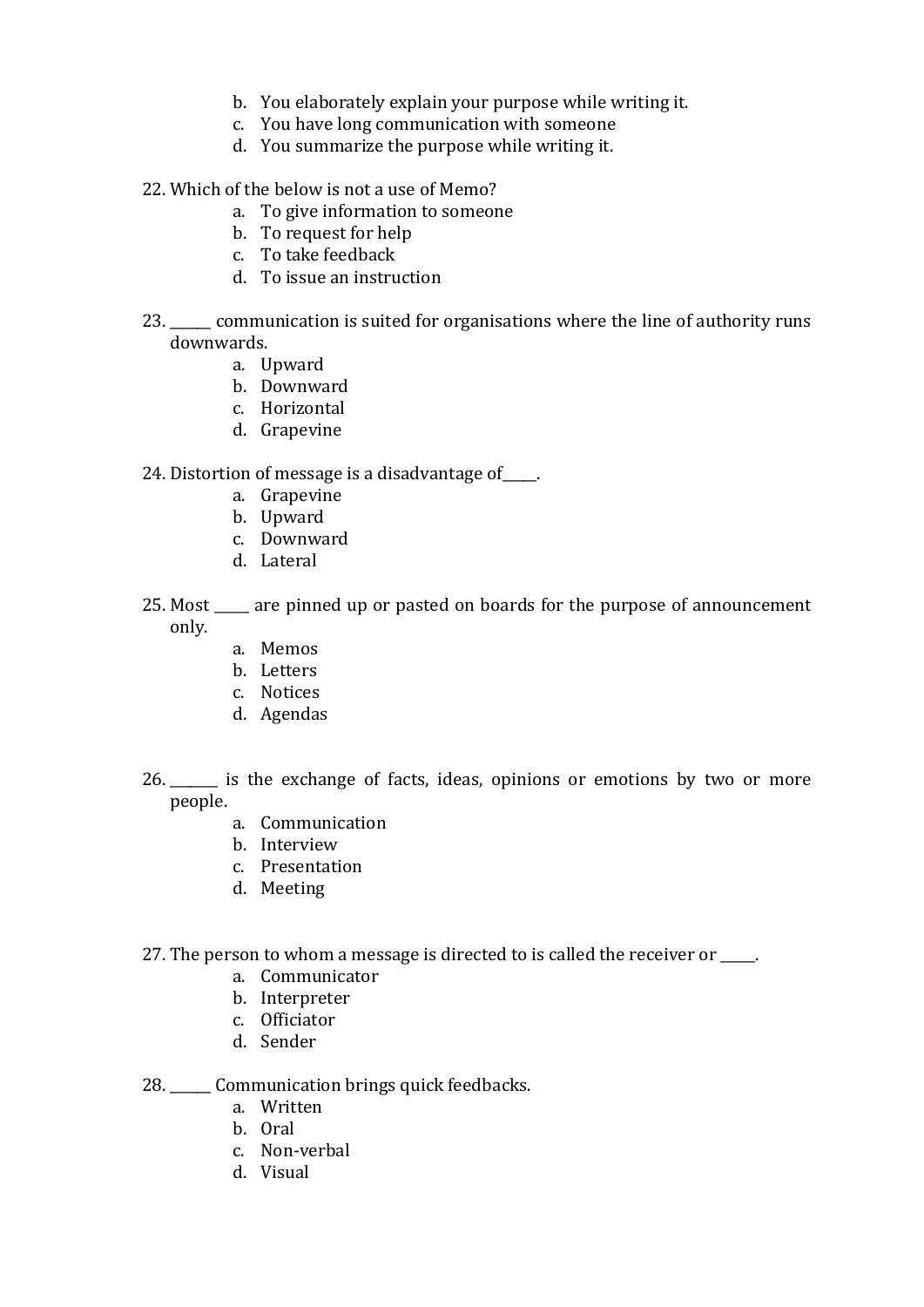- 29. Which of the below is not a disadvantage of written communication?
	- a. More time is required to compose a message
	- b. Doesn't bring instant feedback
	- c. Messages can be edited and revised many times before being sent
	- d. People can struggle with writing ability
- 30. Punctuality and meeting deadlines are examples of which types of non-verbal communication?
	- a. Artifacts
	- b. Chronemics
	- c. Proxemics
	- d. Oculesics
- 31. Il est Quatre heures cinq Translate French to English .
	- a. Its ten pass four
	- b. Its six pass four
	- c. Its seven pass four
	- d. Its five pass four
- 32. Il est Quatre heures dix Translate French to English
	- a. Its two pass four
	- b. Its five pass four
	- c. Its six pass four
	- d. Its ten pass four
- 33. Il est Quatre heures et quart .
	- a. It is ten pass four .
	- b. It is five pass four .
	- c. It is six pass four .
	- d. It is quarter pass four .
- 34. Hello in French is known as :
	- a. Au revoir!
	- b. Demain
	- c. Aujourd'hui
	- d. Bonjour!
- 35. Good evening in French Means :
	- a. Au revoir!
	- b. Bonsoir
	- c. Aujourd'hui
	- d. Bonjour!
- 36. Bye in French is: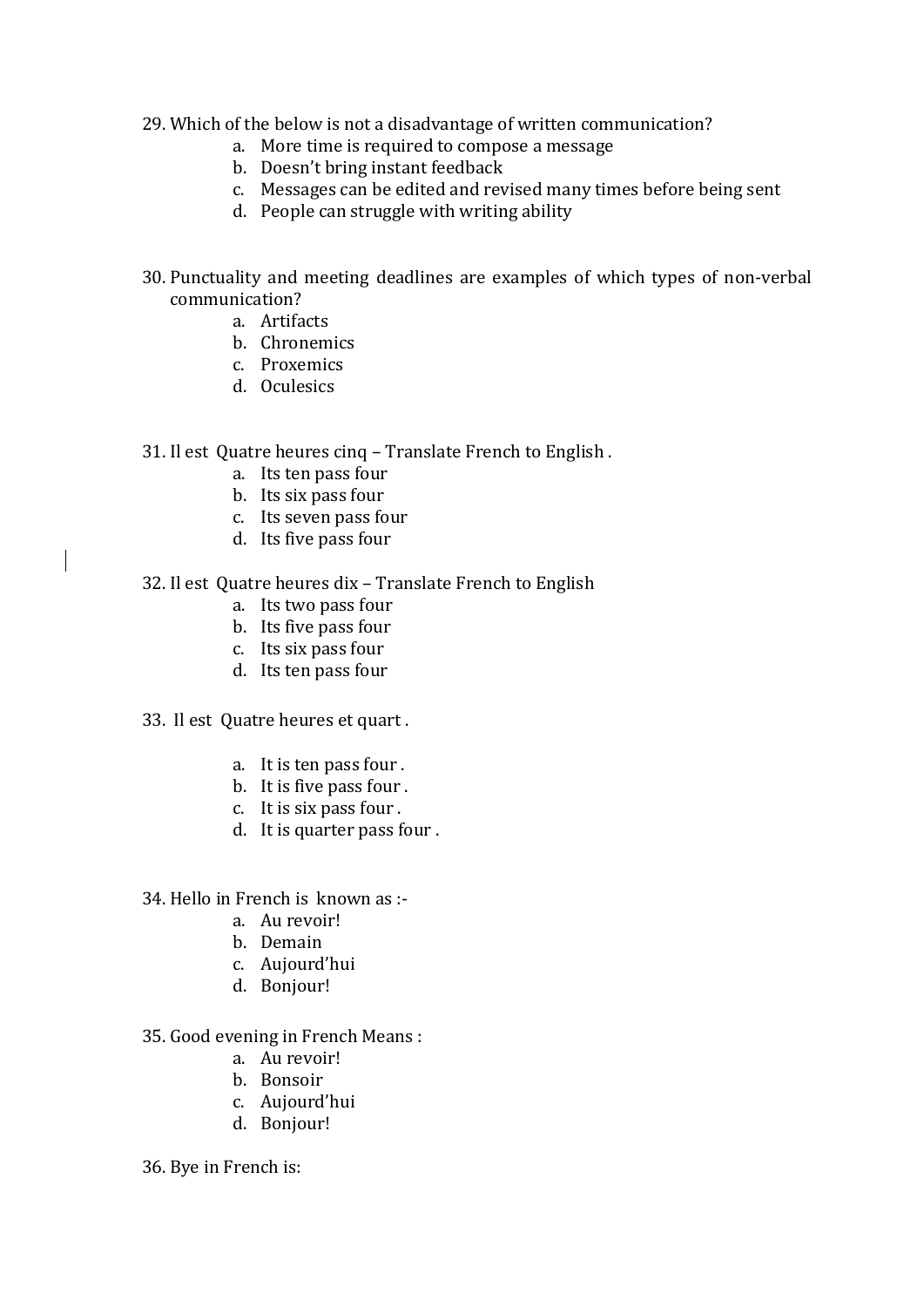- a. Au revoir!
- b. Demain
- c. Aujourd'hui
- d. Bonjour!
- 37. Today in French is
	- a. Au revoir!
	- b. Demain
	- c. Aujourd'hui
	- d. Bonjour!

#### 38. Translate the word English to French for :- Fish

- a. Poulet
- b. Roti
- c. Poisson
- d. Entr'ee

## 39. The French word for Mushroom is :

- a. Poulet
- b. Roti
- c. Champignon
- d. Entr'ee

### 40. Translate the word French to English Est "

- a. North
- b. South
- c. West
- d. East

#### 41. In Kitchen , Translate the word French to English : Jambon

- a. Chicken
- b. Ham
- c. Ash tray
- d. Glass

### 42. Translate the word French to English - '' bocal "

- a. Glass
- b. Knife
- c. Jar
- d. Fork

## 43. Translate word French to English –" Sud "

- a. North
- b. South
- c. West
- d. East